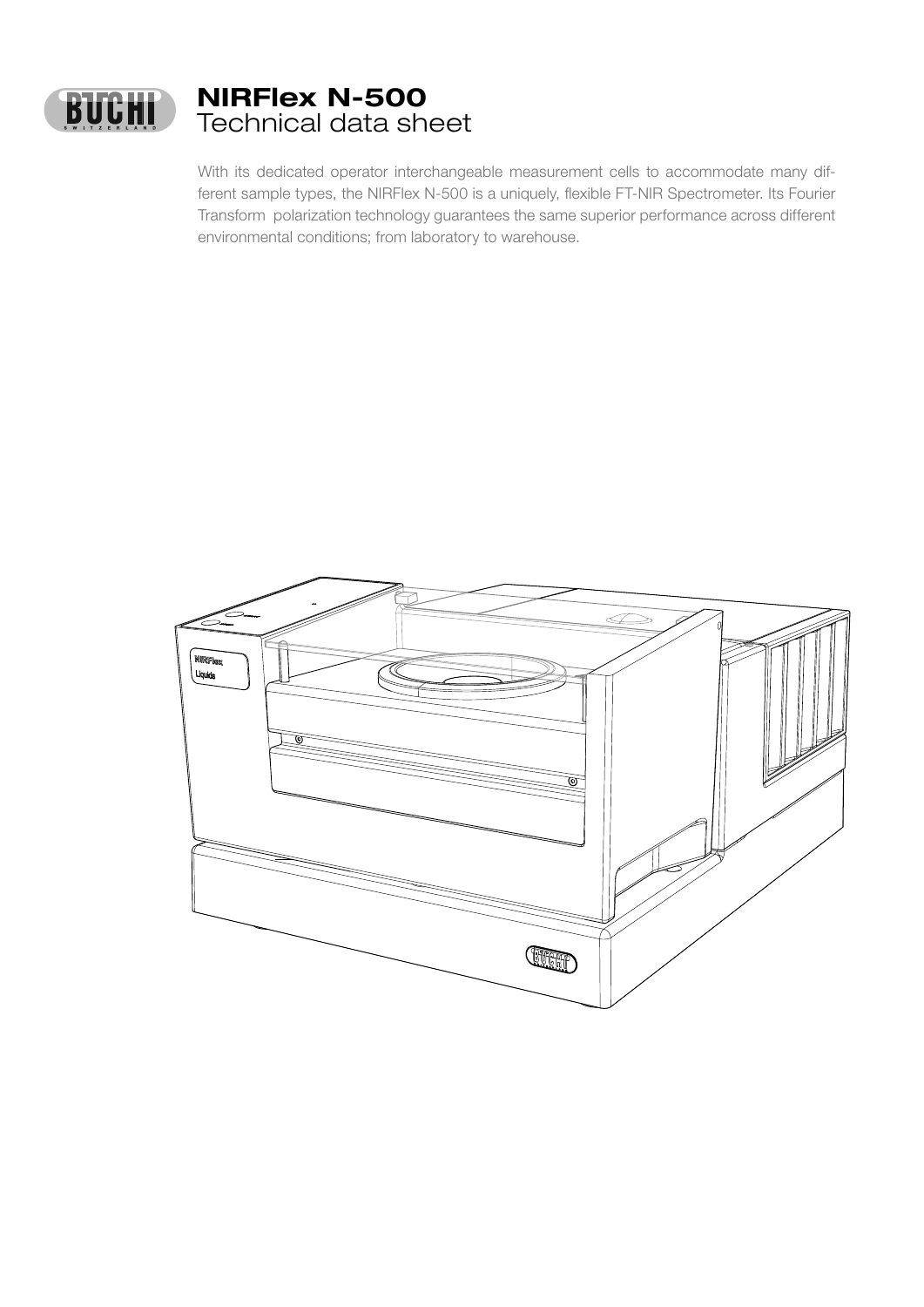# Scope of delivery

The following table depicts the most common package configurations by sample type and measuring mode.

|                                                                          | <b>Basic</b><br>Solids | Solids    | Standard Advanced<br>Solids | <b>Basic</b><br>Liquids | Standard<br>Liquids | Advanced<br>Liquids | Advanced<br>Fiber Optic<br>Solids | Advanced<br>Fiber Optic<br>Liquids | Advanced<br>Solids<br>Transmittance |
|--------------------------------------------------------------------------|------------------------|-----------|-----------------------------|-------------------------|---------------------|---------------------|-----------------------------------|------------------------------------|-------------------------------------|
|                                                                          | 001                    | 002       | 003                         | 004                     | 005                 | 006                 | 007                               | 008                                | 010                                 |
| NIRFlex N-500<br><b>Base Unit</b>                                        | $\bullet$              | $\bullet$ | $\bullet$                   | $\bullet$               | $\bullet$           | $\bullet$           | $\bullet$                         | $\bullet$                          | $\bullet$                           |
| NIRWare 1 Soft-<br>ware CD incl.<br>License Basic                        | $\bullet$              | $\bullet$ |                             | $\bullet$               |                     |                     |                                   |                                    |                                     |
| NIRWare 1 Soft-<br>ware CD incl.<br>License Advanced<br>(CFR 21 Part 11) |                        |           | $\bullet$                   |                         |                     |                     |                                   |                                    |                                     |
| NIRCal Calibration<br>Software CD incl.<br>License                       |                        | ●         | $\bullet$                   |                         |                     | ●                   |                                   |                                    |                                     |
| NIRCal Toolbox CD<br>incl. License                                       |                        | $\bullet$ | $\bullet$                   |                         | $\bullet$           | $\bullet$           | $\bullet$                         | $\blacksquare$                     | O                                   |
| IQ/OQ Manual                                                             | $\bullet$              | $\bullet$ | $\bullet$                   | $\bullet$               | $\bullet$           | $\bullet$           | $\bullet$                         | $\bullet$                          | $\bullet$                           |
| Documentation<br>Regulatory Compli-<br>ance FDA/ EMEA                    |                        |           | $\bullet$                   |                         |                     |                     |                                   |                                    |                                     |
| Measurement cell                                                         |                        |           |                             |                         |                     |                     |                                   |                                    |                                     |
| Solids                                                                   | $\bullet$              | $\bullet$ | $\bullet$                   |                         |                     |                     |                                   |                                    | $\bullet$                           |
| Solids<br>transmittance*                                                 |                        |           |                             |                         |                     |                     |                                   |                                    |                                     |
| Liquid                                                                   |                        |           |                             | $\bullet$               | $\bullet$           | $\bullet$           |                                   |                                    |                                     |
| Fiber optic solids                                                       |                        |           |                             |                         |                     |                     | $\bullet$                         |                                    |                                     |
| Fiber optic liquids                                                      |                        |           |                             |                         |                     |                     |                                   | $\qquad \qquad \bullet$            |                                     |
| Add-Ons adapter                                                          |                        |           |                             |                         |                     |                     |                                   |                                    |                                     |
| Petri dish                                                               | $\bullet$              | $\bullet$ | $\bullet$                   |                         |                     |                     |                                   |                                    |                                     |
| Vial                                                                     |                        |           | $\bullet$                   |                         |                     |                     |                                   |                                    |                                     |
| $\mathsf{XL}$<br>(irregular solid                                        |                        |           |                             |                         |                     |                     |                                   |                                    |                                     |

samples or transparent plastic bags) • Tablet (reflectance measurement) •

\*Sample plates should be ordered separately according to sample size and format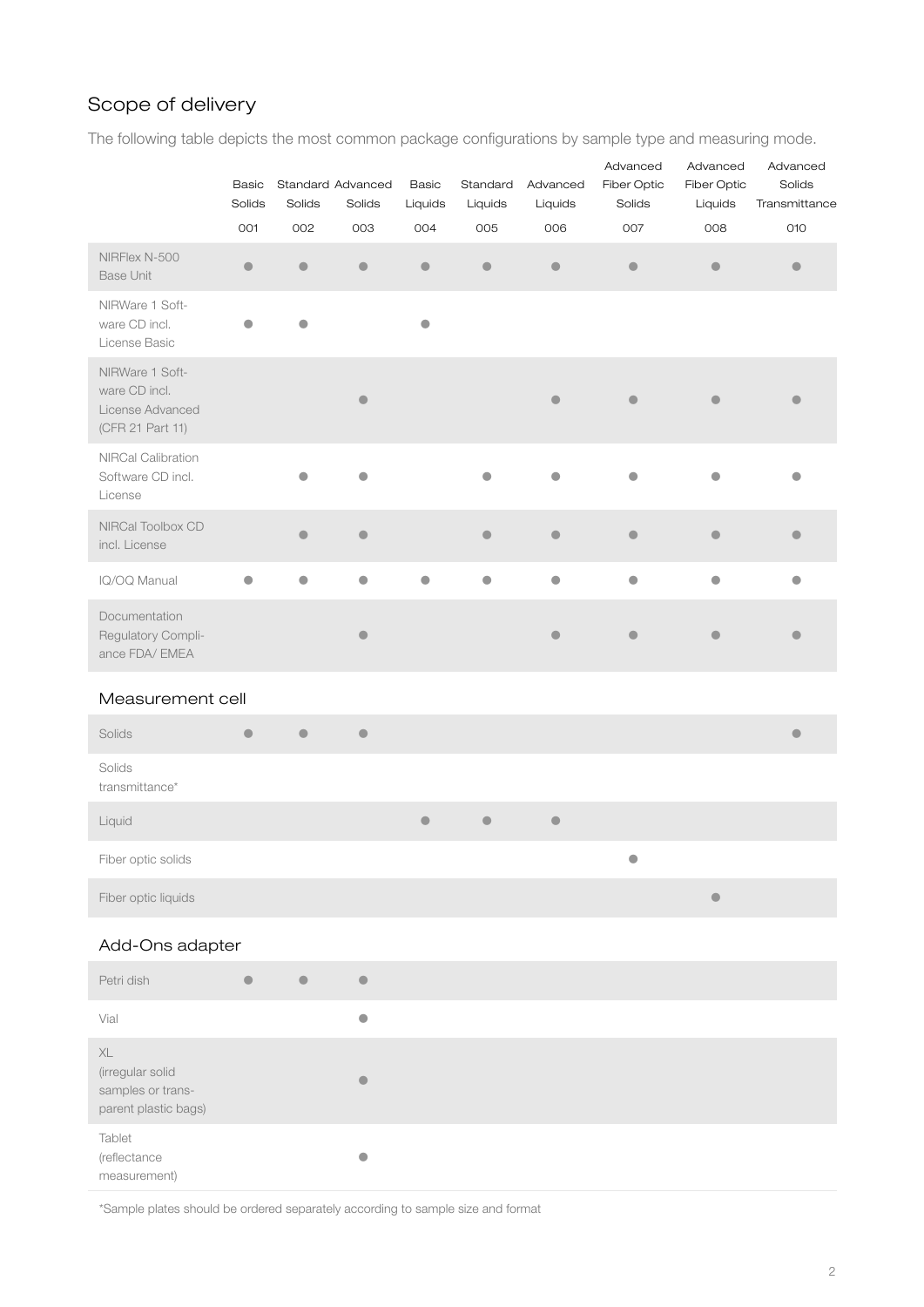# Order code

For assistance in choosing the right package, please contact your local BUCHI representative.



## Technical data

### Base Unit\*

| Dimensions ( $W \times D \times H$ ) | $350 \times 250 \times 450$ mm                                                                          |
|--------------------------------------|---------------------------------------------------------------------------------------------------------|
| Spectral range                       | 800 - 2500 nm<br>$12,500 - 4000$ cm <sup>-1</sup><br>(if not specified differently for measuring cell)  |
| Resolution                           | 8 cm <sup>-1</sup> (with boxcar apodization)                                                            |
| Type of interferometer               | Polarization interferometer with TeO2 wedges                                                            |
| Wavenumber accuracy                  | $\pm$ 0.2 cm <sup>-1</sup> (measured with HF gas cell at an ambient<br>temperature of 25 °C $\pm$ 5 °C) |
| Signal-to-noise ratio                | 10000 (peak-to-peak noise of a linear corrected<br>baseline                                             |
| Number of scans/sec.                 | 2 - 4 (depends on resolution)                                                                           |
| Type of lamp/lifetime lamp (MTBF)    | Tungsten halogen lamp / 12000 h (2 x 6000 h)                                                            |
| Type of laser                        | 12 VDC HeNe, wavelength at 632.992 nm                                                                   |
| Analog digital converter             | 24 bit                                                                                                  |
| Electric power supply                | 100 - 230 VAC ± 10 %, 50/60 Hz, 350 W                                                                   |
| Ethernet connection                  | 100 Mbit/s                                                                                              |

\*For a functional system a measurement cell is required

### Measurement cells

| NIRFlex Solids        |                                                |
|-----------------------|------------------------------------------------|
| Detector              | Extended range InGaAs (temperature controlled) |
| Operating temperature | $5 - 35^{\circ}$ C                             |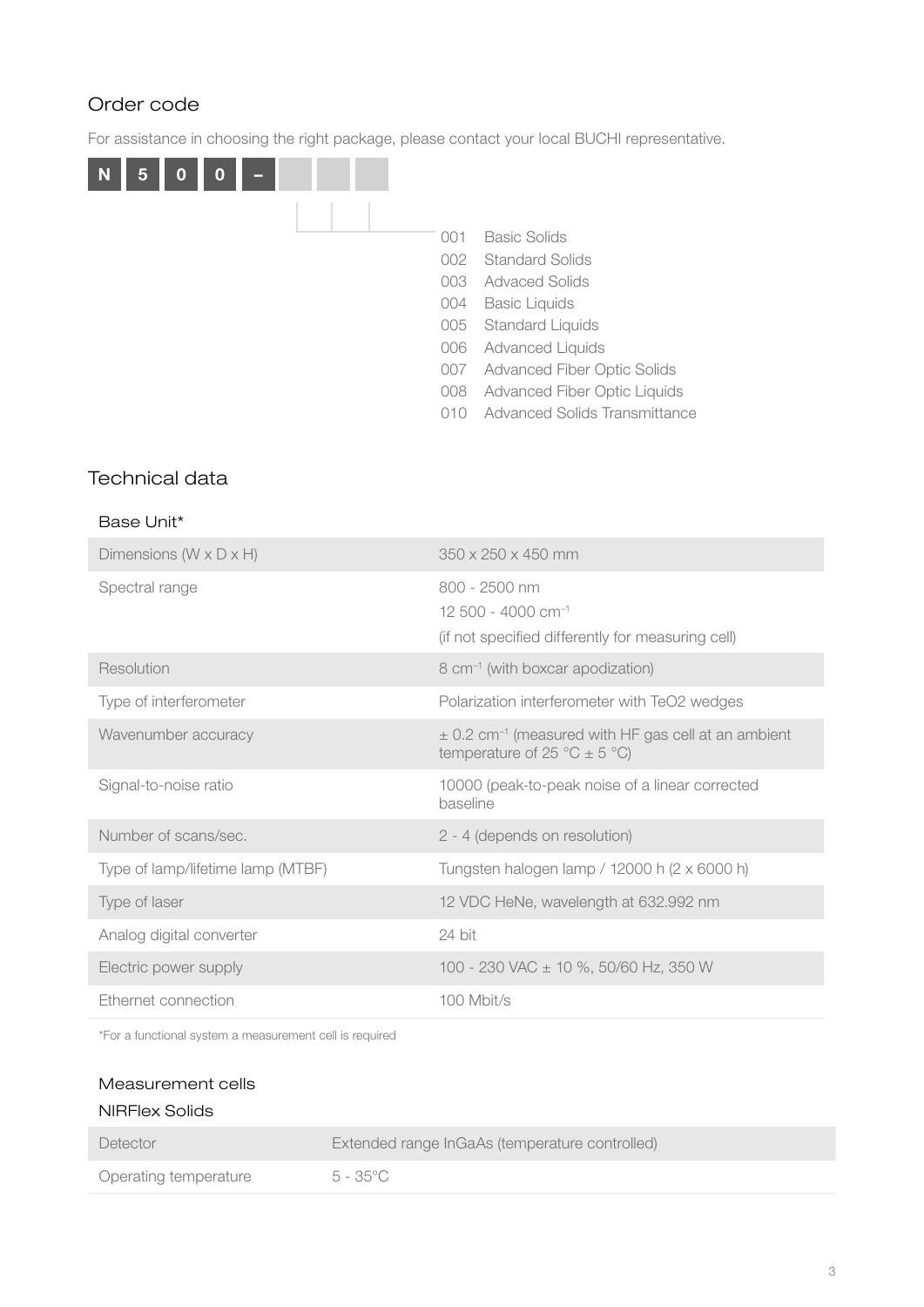| Sample holding<br>accessories | Petri dish<br>holder | Vial holder  | XL* holder | Tablet holder |
|-------------------------------|----------------------|--------------|------------|---------------|
| Sample dimensions             | $100 \text{ mm}$     | $10 - 15$ mm | Adaptable  | $5 - 10$ mm   |
| Illumination spot diameter    | $9 \text{ mm}$       | 8 mm         | 9mm        | 8mm           |

\*Customized XL Flow Cell for measurement of liquids in transflectance available on demand. Functional principle

| Background<br>references applied             | Petri dish<br>holder | Vial holder | XL* holder | Tablet holder |
|----------------------------------------------|----------------------|-------------|------------|---------------|
| Internal reference                           | $\bullet$            |             |            |               |
| External reference                           |                      |             |            |               |
| Max. number of samples<br>per sequence       |                      | 6           |            | 10            |
| Measurement based on<br>diffuse reflection** |                      |             |            |               |
| Measurement based on<br>transflectance**     |                      |             |            |               |

\*\*See section "Measurement modes and setup

| Compatible with      | Petri dish<br>holder | Vial holder | XL* holder | Tablet holder |
|----------------------|----------------------|-------------|------------|---------------|
| Petri dishes         | $\bullet$            |             |            |               |
| High performance cup | $\bullet$            |             |            |               |
| Unbreakable cup      | $\bullet$            |             |            |               |
| Vials                |                      | $\bullet$   |            |               |
| <b>Tablets</b>       |                      |             |            | $\bullet$     |
| Small plastic bags   |                      |             | $\bullet$  |               |

## NIRFlex Liquids

| Sample temperature range                        | Ambient temperature plus 10 °C up to 65 °C                                                                                 |
|-------------------------------------------------|----------------------------------------------------------------------------------------------------------------------------|
| Reproducibility of set sample<br>temperature    | $\pm$ 0.5 °C                                                                                                               |
| Temperature overshoot                           | < 5 °C                                                                                                                     |
| Overheating protection, automatic<br>switch-off | T > 90 °C                                                                                                                  |
| Detector                                        | Extended range InGaAs (temperature controlled)                                                                             |
| Diameter of measurement spot                    | $2 \text{ mm}$                                                                                                             |
| Type of cuvettes to be used*                    | Cuvettes $12.5 \times 12.5 \times 45$ mm with path lengths of 1, 2 (standard), 5,<br>and 10 mm using corresponding spacers |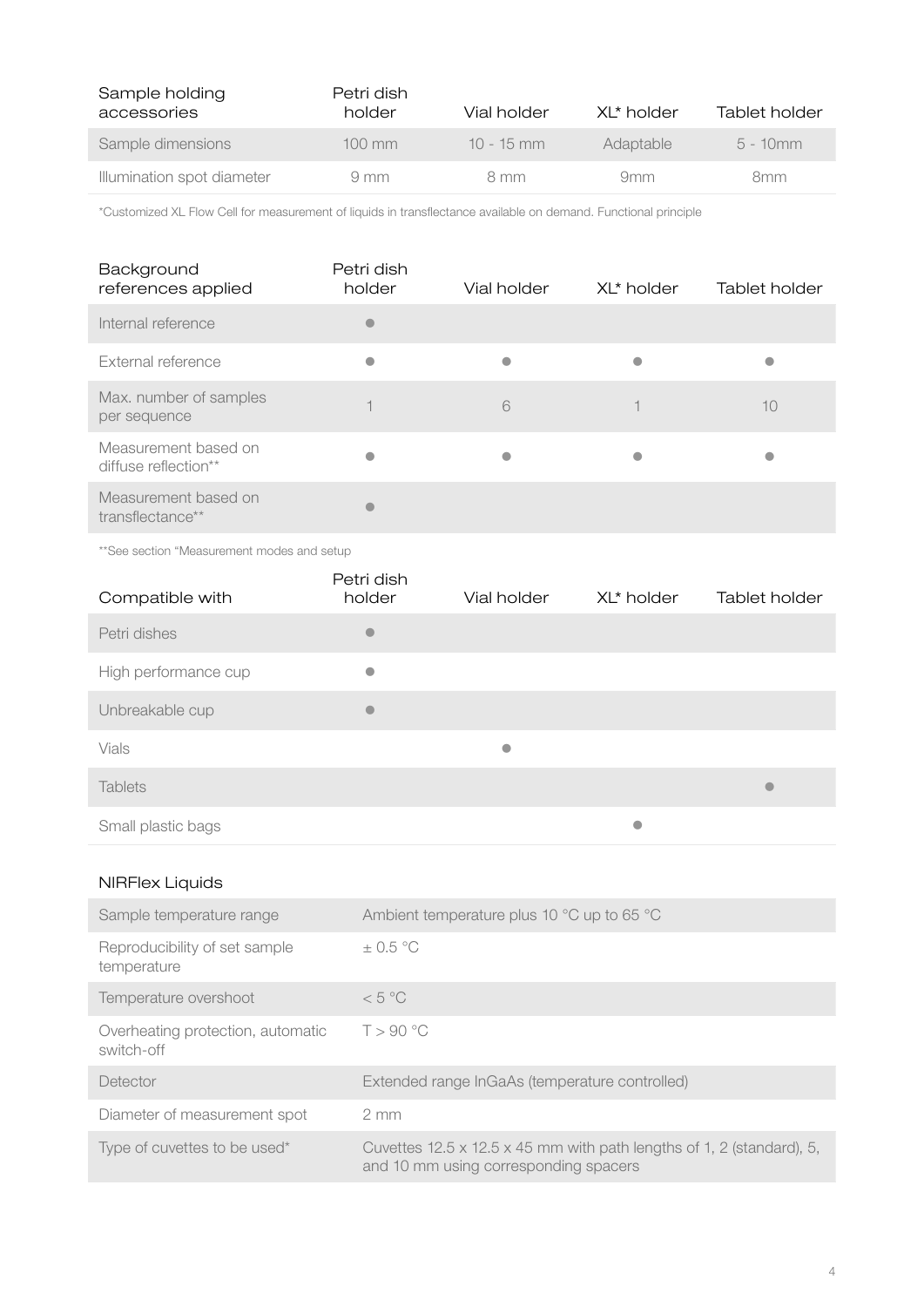## NIRFlex Liquids

Time needed to achieve stable<br>control of the set temperature

Ambient temperature to 65 °C: 15 min

\* Disposable monouse glass vials avaialble

| NIRFlex Fiber Optic Solids/<br>Liquids/SMA                      | Fiber Optic Solids/ SMA                                  | <b>Fiber Optic Liquids</b>                          |
|-----------------------------------------------------------------|----------------------------------------------------------|-----------------------------------------------------|
| Temperature range at probe tip                                  | $0 °C - 80 °C$                                           | $0 °C - 150 °C$                                     |
| Max. pressure at the probe tip                                  |                                                          | 6 bar                                               |
| Detector                                                        | Extended range InGaAs<br>(temperature controlled)        |                                                     |
| Standard lengths of fiber optic<br>probes                       | $2 m, 3 m, 5 m*$                                         | 2 m (available up to 7 m)                           |
| Path length                                                     | 0.5 mm, 1.0 mm, 1.5 mm* (with<br>transflectance adapter) | 2 mm (other path lengths avail-<br>able on request) |
| Number of optical fibers                                        | > 560 (fiber bundle)                                     | 2 (single fiber)                                    |
| Outer diameter of optical fibers                                | $4 \, \text{mm}$                                         | $600 \mu m$                                         |
| Time needed to achieve stable<br>control of the set temperature | Ambient temperature to 65 °C:<br>$15 \text{ min}$        |                                                     |
|                                                                 |                                                          |                                                     |

\* Path length and length of glass fiber of SMA probes are customizable at convenience

### Transflectance adapter

| Max. operating temperature    | 120 °C                      |
|-------------------------------|-----------------------------|
| Material                      | Steel no. 1.4435            |
| Transflectance adapter window | Quartz glass (Infrasil 303) |
| Available path lengths (x2)   | $0.5$ mm, 1.0 mm, 1.5 mm    |

#### NIRFlex Solids Transmittance

| Detector                      | InGaAs (temperature controlled)                                                    |
|-------------------------------|------------------------------------------------------------------------------------|
| Spectral range                | $12,500 - 6000$ cm-1<br>$800 - 1660$ nm                                            |
| Photometric dynamic range     | $0 - 6$ AU                                                                         |
| Photometric linearity         | Tested by certified NIST standards (rare earth oxide mixture)                      |
| Typical signal-to-noise ratio | RMS for spectral segments of 300 cm-1 in the range of 11 000 -<br>$6500 \, cm - 1$ |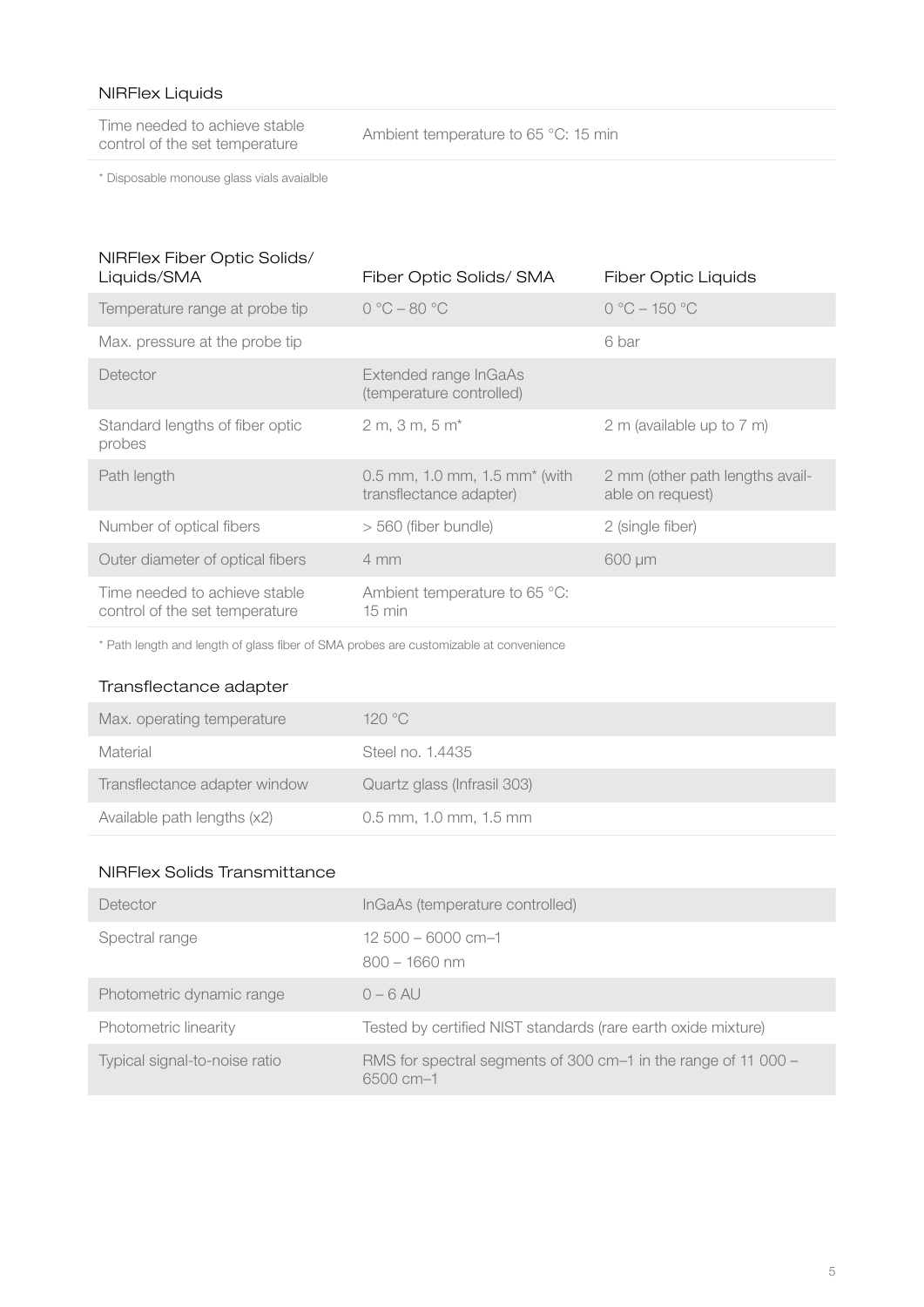# Measurement cells and accessories

The following table depicts the most common accessories by sample type and measuring mode. Please contact your local BUCHI representative for more options.

| Measurement cells                                   |                                                                                                                                                                                | Order code | Picture       |
|-----------------------------------------------------|--------------------------------------------------------------------------------------------------------------------------------------------------------------------------------|------------|---------------|
| NIRFlex N500 Base Unit                              | NIRFlex Interferometer incl. NIRWare Basic<br>License                                                                                                                          | N505-003   | (1)           |
| Measurement cells                                   |                                                                                                                                                                                | Order code | Picture       |
| <b>NIRFlex Solids</b>                               | Measurement of solid, cream and liquid<br>samples in reflectance or transflectance<br>mode*.                                                                                   | N510-000   | $\circled{2}$ |
| <b>Add-Ons NIRFlex Solids</b>                       |                                                                                                                                                                                | Order code | Picture       |
| Petri Dish holder                                   | Measurement of solid, cream and liquid<br>samples in petri dish, high performance cup<br>or unbreakable cup.                                                                   | N510-001   | (3)           |
| Vial holder                                         | For measurement of solid samples using<br>glass vials.                                                                                                                         | N510-002   | (4)           |
| XL holder                                           | Measurement of liquid samples in transflec-<br>tance or solid samples in diffuse reflectance<br>trough plastic bags or differents kinds of<br>sample cups.                     | N510-003   | (5)           |
| Tablet holder                                       | For measurement of tablets.                                                                                                                                                    | N510-004   |               |
| Set of 10 petri dishes                              | Schott optical glass cups for routine use                                                                                                                                      | 41583      | (6)           |
| High Performance<br>Sample Cup                      | Tightly specified glass for optimized signal<br>reproducibility                                                                                                                | 46259      |               |
| Unbreakable Sample<br>Cup                           | Silicone rubber rim and hardened glass for<br>production environment                                                                                                           | 11055058   | (7)           |
| Pressing Stamp                                      | To compress and compact samples like<br>ground meat or cheese. Stainless steel,<br>approx. 1.8 kg.                                                                             | 11057584   | (8)           |
| Transflectance cover                                | For measuring liquid samples in transflec-<br>tance with a thickness of 0.3 mm. To be<br>used with high performance cup Order code<br>046259.                                  | 041636     |               |
| Transflectance cover for<br>the unbreakable cup     | For measuring liquid samples in transflec-<br>tance with a thickness of 0.3 mm. To be used<br>with unbreakable cup Order code 11055058.                                        | 11055998   | (9)           |
| Set of Vials (200 pcs) for<br><b>NIRFlex Solids</b> | For measuring solid samples in diffuse<br>reflectance.                                                                                                                         | N560-015   |               |
| <b>NIRFlex Liquids</b>                              | Measurement of clear liquids in transmission<br>mode.* Possibility to work with cuvettes of 1,<br>2 and 5 mm path lengths, as well as dispos-<br>able vials with 8mm diameter. | N511-000   | (10)          |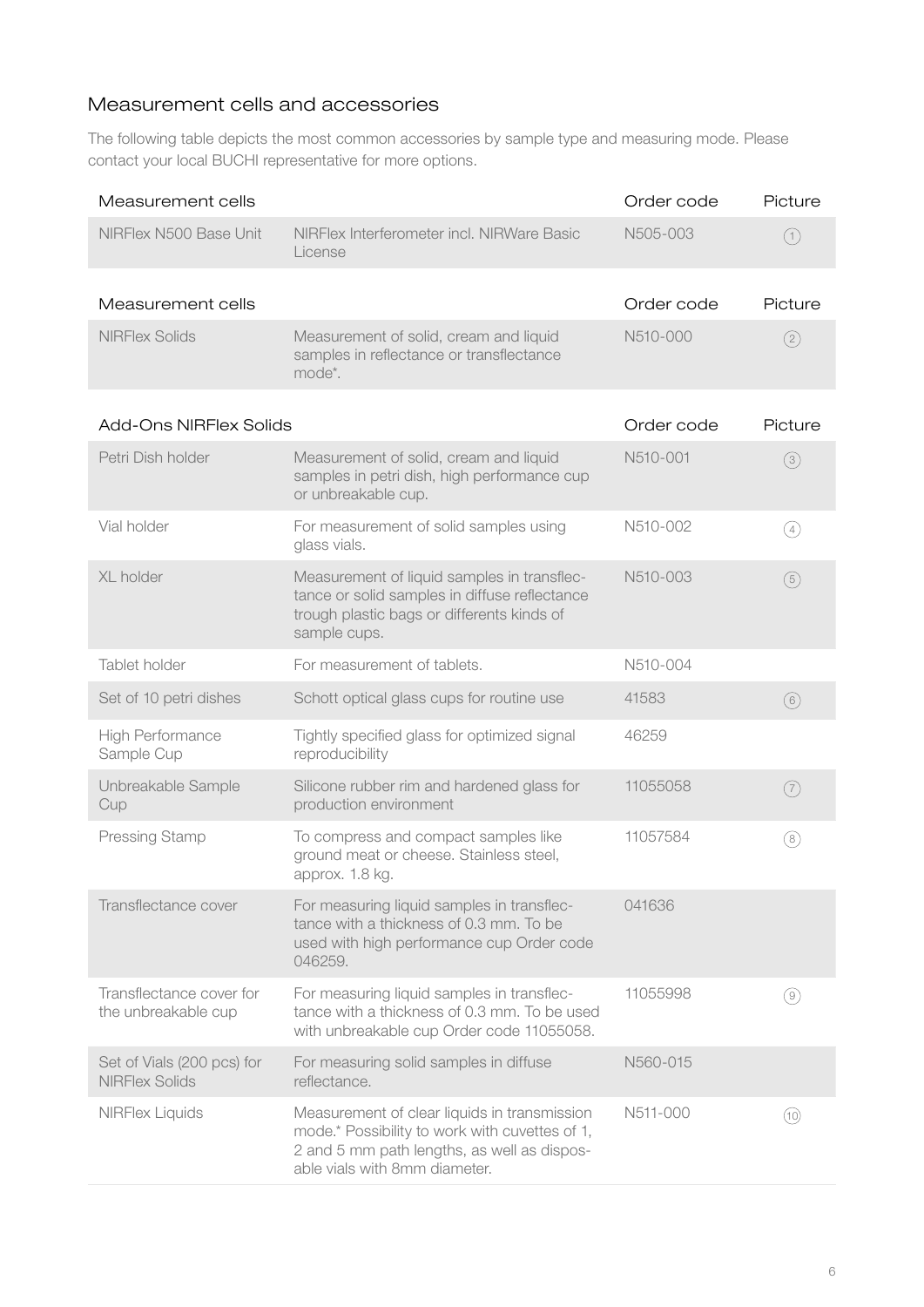| Add-Ons NIRFlex Liquids                |                                                                                                                                                                                                                                                  | Order code | Picture |
|----------------------------------------|--------------------------------------------------------------------------------------------------------------------------------------------------------------------------------------------------------------------------------------------------|------------|---------|
| <b>Quartz cuvettes</b>                 | Set of 2 quartz cuvettes with 2 mm path<br>length.                                                                                                                                                                                               | 046266     |         |
| Vials                                  | Set of 100 disposable vials with 8 mm outer<br>diameter.                                                                                                                                                                                         | 49889      |         |
| Add-Ons NIRFlex Fiber Optic Solids     |                                                                                                                                                                                                                                                  | Order code | Picture |
| <b>NIRFlex Fiber Optic</b><br>Solids   | On-site raw materials control for powders,<br>granular materials, solids and creams in<br>diffuse reflection mode, as well as liquid<br>samples in transflectance mode. Fiber optic<br>length: 2 m default (3 and 5 m available on<br>request).  | N512-000   | (11)    |
| Transflectance adapter                 | Open sleeve accessory for measurement of<br>liquid samples with Fiber Optic Solids Order<br>code N512-000.                                                                                                                                       | N512-006   | (12)    |
|                                        |                                                                                                                                                                                                                                                  | Order code | Picture |
| <b>NIRFlex Fiber Optic</b><br>Liquids  | On-site measurement of liquid samples in<br>transmission mode (2 mm pathlenght). Resis-<br>tant to highly corrosive liquids.                                                                                                                     | N513-000   | (13)    |
|                                        |                                                                                                                                                                                                                                                  | Order code | Picture |
| <b>NIRFlex Solids</b><br>Transmittance | Measurement of solids samples like tablets,<br>capsules and powders in diffuse transmis-<br>sion. Various sample plates are available to<br>accommodate a wide range of tablet sizes<br>and shapes. The plate needs to be ordered<br>separately. | N514-000   | (14)    |
|                                        |                                                                                                                                                                                                                                                  | Order code | Picture |
| NIRFlex Fiber Optic SMA                | Cell for reflectance as well as transmission<br>measurement. Requires probes and fiber<br>optic cables to be ordered separately.                                                                                                                 | N515-000   | (15)    |

\*See section "Measurement modes and setup"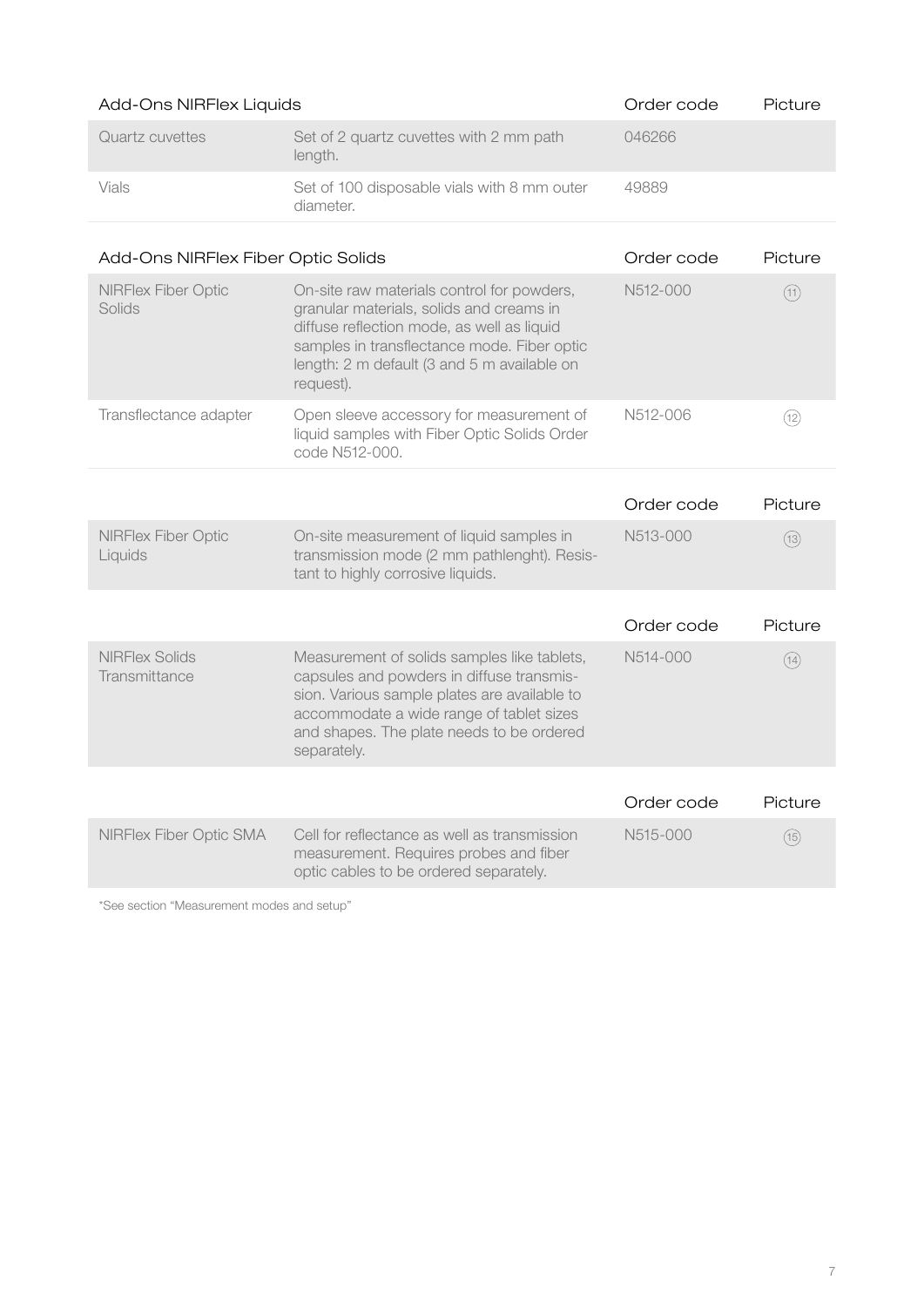# Accessories pictures

































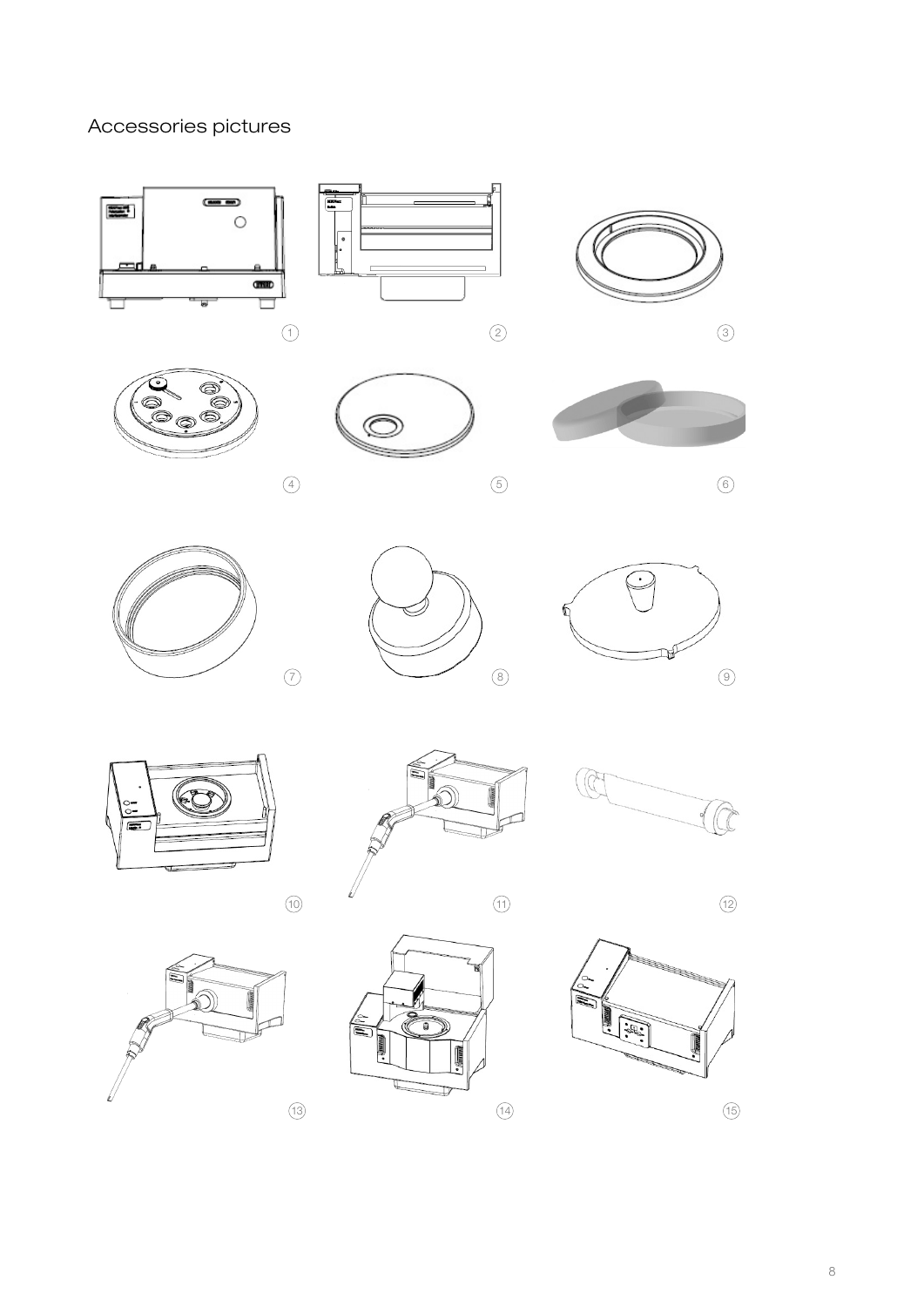# Functional principle

The NIRFlex is a benchtop Fourier Transformation Near Infrared spectrometer (FT-NIR) to identify and quantify analytes of interest. It generates an invisible near infrared interferogram beam which interacts with the molecules of a sample, generating a characteristic feedback. The feedback is picked up via a measurement cell by a detector and mathematically processed via Fourier transformation into a spectrum. This spectrum is characteristic for a given sample and allows identification as well as quantification of its components.

### How the interferogram is generated

An interferogram is an interference pattern of phase-shifted beams. The NIRFlex is a single-beam polarization interferometer, generating its interferogram in four steps:

## Step 1: Polarization of the light source output

The polarizer 2 generates a well-defined polarization output of the undefined polarized light, emitted by the light source  $\bigcirc$  . Thus, only diagonally polarized light is transmitted.

## Step 2: Beam splitting and orthogonal polarization

The polarized light enters a double refracting block (comparator)  $\bullet$  . Here, the light is broken down into two, orthogonally polarized components with a small, static phase shift.

## Step 3: Generating the ongoing phase shift

An assembly of two double refracting wedges is arranged after the comparator. Wedge  $\bullet$  is stationary, while wedge  $\Theta$  is constantly shifted back and forwards by a fast linear-drive. The movement and the geometric arrangement provides a change of thickness in the light path. This leads to an ongoing phase shift between the light beams.  $\frac{1}{2}$  fraction of the beam is splitted at the polarizer  $\frac{1}{2}$  and picked up by and picked up by an intense up by an intense up by an intense up by an intense up by an intense up by an intense up by an intense up b sity sensor � to monitor the laser beam quality. The position and movement-frequency of the wedge

# Step 4: Beam recombination and interferogram output

A second polarizer  $\odot$  converts the phase shifted beams into a single light output with intensity variation – the interferogram detected via the the "Laser sensor" �, giving precise information about velocity and (relative) position  $\alpha$  the feedback signal is used to control the velocity of the velocity of the linear drive  $\alpha$ 

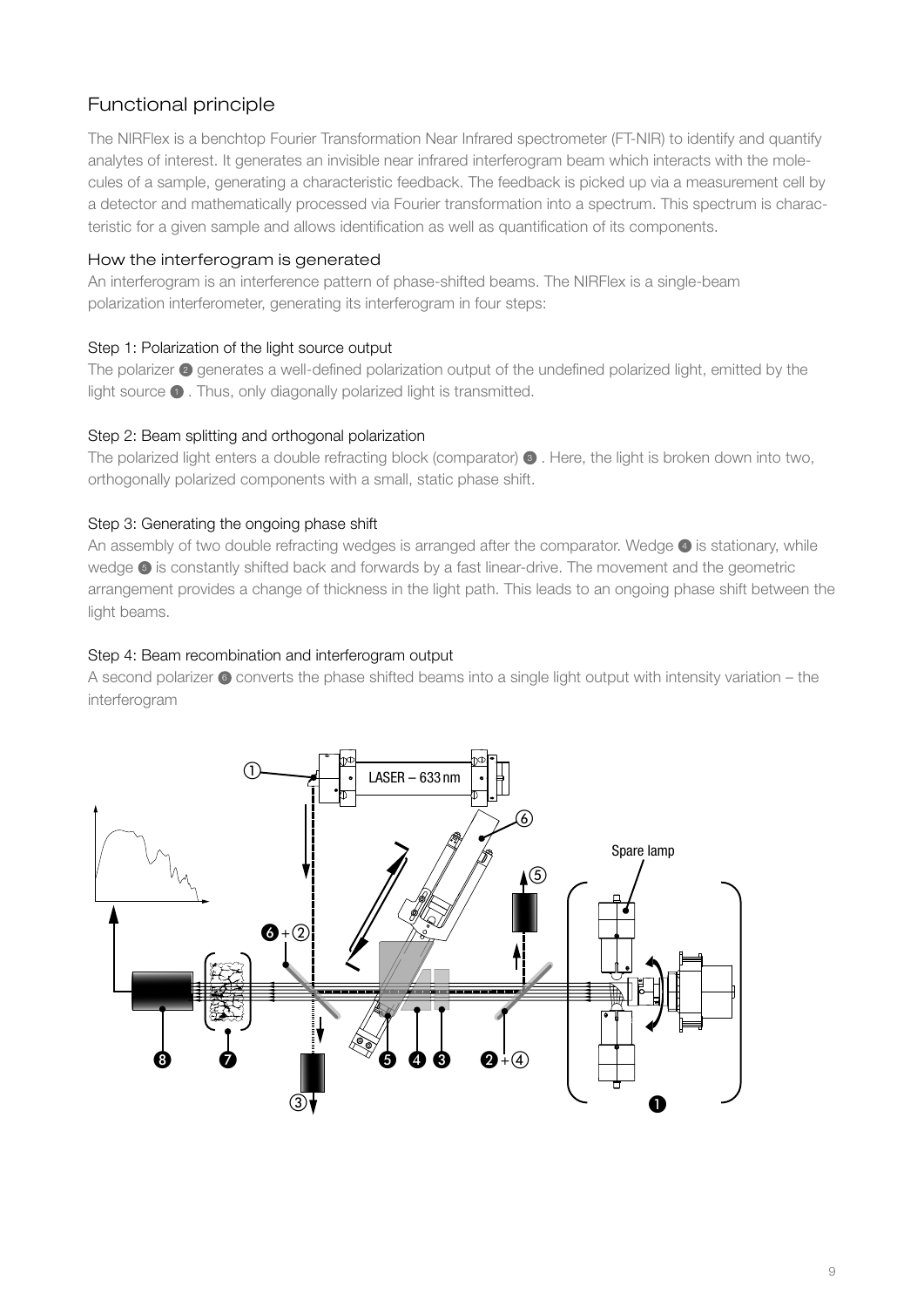### Effective NIR light path

- 1 NIR light source assembly with spare lamp and motorized parabolic reflector
- <sup>2</sup> First polarizer
- <sup>3</sup> Comparator (double refracting block)
- 4 Stationary double refracting wedge
- 5 Moving double refracting wedge
- **6** Second polarizer
- **O** Sample
- <sup>8</sup> Interferogram detector

### Reference laser signal path

- 1 Laser output window
- 2 Second polarizator (works as a beam splitter for the laser)
- 3 Laser output-power sensor
- 4 First polarizer
- 5 Laser feedback detector
- 6 Linear motor for wedge movement

### Measurement modes and setups

At the NIRFlex, different measurement setups can easily be attached to the basic instrument to meet the individual sample requirements. To choose the best setup for a specific range of samples the optical properties of the sample material must be known.

| Measurement mode   | Description                                                                                                                                                                                                                                                                                 | Typical application                       |
|--------------------|---------------------------------------------------------------------------------------------------------------------------------------------------------------------------------------------------------------------------------------------------------------------------------------------|-------------------------------------------|
| Diffuse reflection | Most non-translucent materials (e.g. solids<br>such as powders, pellets and cereals) can                                                                                                                                                                                                    | Predominantly non-translu-<br>cent solids |
|                    | be analyzed via diffuse reflection. The NIR<br>light penetration is limited by the sample<br>material. It interacts with the sample, is<br>refracted and diffusely reflected into the<br>sensor. The reflected rays contain the spec-<br>tral information of the sample.<br>Sample material | such as powders, pellets and<br>cereals   |
|                    | $N_{1/2}$<br>4.96<br>Sensor                                                                                                                                                                                                                                                                 |                                           |